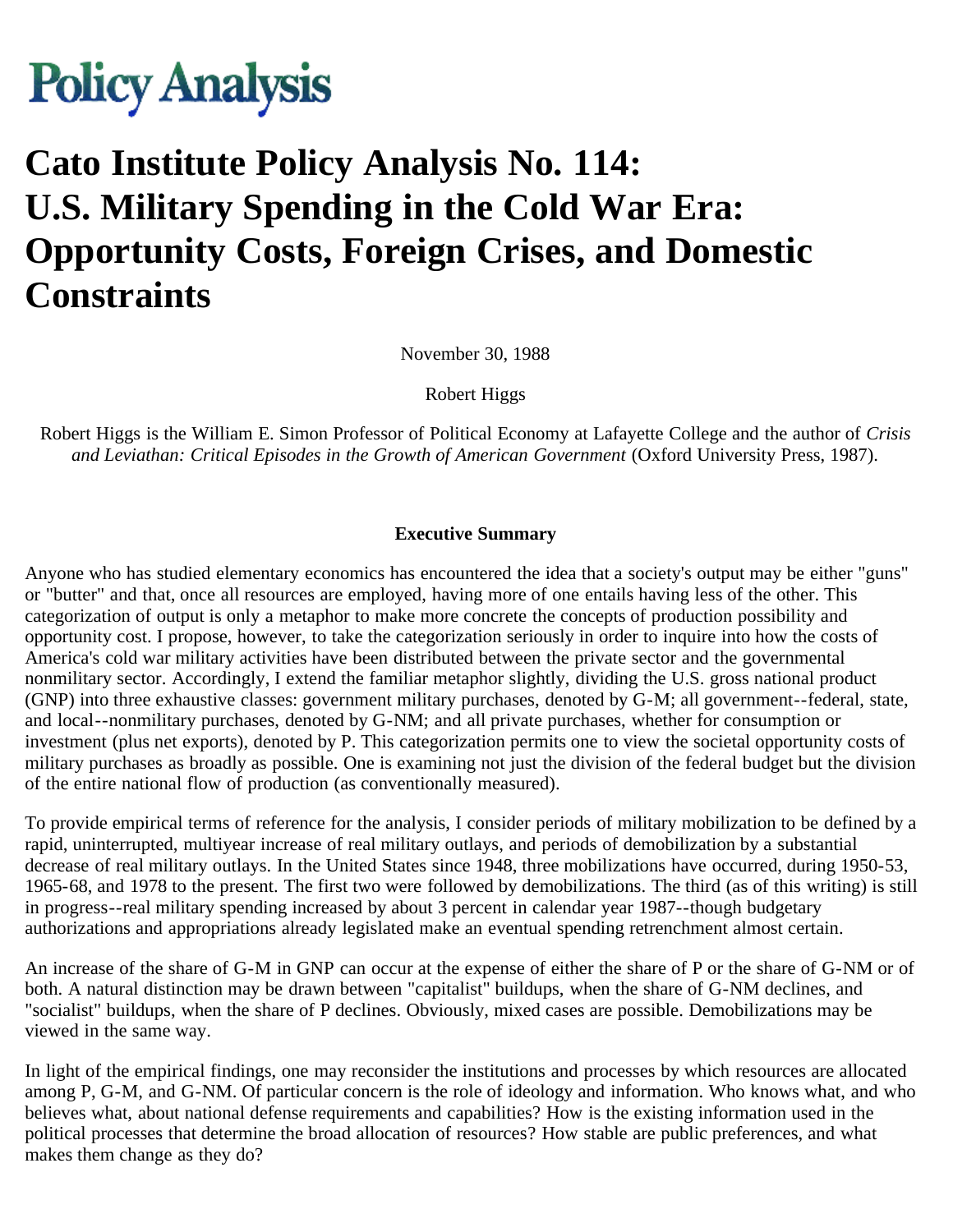## **Military Spending and output Shares in the Cold War Era**

Culminating the demobilization of the World War II military establishment, real military spending hit its postwar low in calendar year 1947 at \$10 billion, equivalent to about \$45 billion in 1982 dollars, or 4.3 percent of GNP. (Henceforth in this paper, unless otherwise indicated, all dollar amounts are expressed in 1982 purchasing power.) But in 1947 relations with the Soviet Union were already deteriorting, at least in the eyes of officials at the State Department.[1] For the people on Main Street, however, other concerns had priority. "Though the polls showed growing awareness of Soviet aggressiveness, most Americans were still not ready to undertake the dangerous, expensive job of opposing Russia. . . . The Republicans had gained control of Congress in November [1946] by promising a return to normalcy, not an assumption of Britain's empire."[2] To convince the public, and thereby Congress, of the need for additional defense spending, administration officials needed a crisis. The confrontations over Greece and Turkey, which had flared up in 1947, could not carry the full burden of the justification required.

## **Early Cold War Measures**

Events came to the rescue when the Communists took over the Czechoslovakian government early in 1948. Lieutenant General Lucius Clay, military governor of the U.S. Zone in Germany, helped to create a war scare by sending a telegram warning that war between the United States and the Soviet Union might occur "with dramatic suddenness. n In March President Truman called for a supplemental defense appropriation of more than \$3 billion (1948 dollars), which Congress quickly passed.[3] Hoping to gain a rally-'round-the-flag response from the citizenry while seeking reelection, Truman gave a major speech that stressed the danger of war with the Soviets; he denounced their "ruthless action" and their "clear design" to dominate Europe.[4]

With these events, the cold war had definitely begun. Congress approved defense appropriations for fiscal year 1949 about 20 percent higher than those for fiscal year 1948.[5] The Berlin crisis that began in mid-1948, the formation of NATO in 1949, and the outbreak of the Korean War in 1950 ensured that the superpower rivalry and confrontation we know as the cold war--a state of permanent national emergency and military readiness--would remain thereafter the dominant fact of life in U.S. foreign and defense affairs.

| Table 1<br>Real Military Purchases (in Billions of 1982 Dollars),<br>1948-87 |          |      |          |  |  |
|------------------------------------------------------------------------------|----------|------|----------|--|--|
| Year                                                                         | Spending | Year | Spending |  |  |
| 1948                                                                         | 4.7      | 1968 | 209.8    |  |  |
| 1949                                                                         | 59.2     | 1969 | 198.2    |  |  |
| 1950                                                                         | 59.8     | 1970 | 182.9    |  |  |
| 1951                                                                         | 134.7    | 1971 | 166.9    |  |  |
| 1952                                                                         | 181.2    | 1972 | 166.5    |  |  |
| 1953                                                                         | 189.2    | 1973 | 156.6    |  |  |
| 1954                                                                         | 158.2    | 1974 | 153.0    |  |  |
| 1955                                                                         | 143.4    | 1975 | 151.1    |  |  |
| 1956                                                                         | 144.8    | 1976 | 148.0    |  |  |
| 1957                                                                         | 153.3    | 1977 | 149.9    |  |  |
| 1958                                                                         | 155.9    | 1978 | 150.8    |  |  |
| 1959                                                                         | 152.6    | 1979 | 155.1    |  |  |
| 1960                                                                         | 146.6    | 1980 | 166.5    |  |  |
| 1961                                                                         | 153.5    | 1981 | 178.2    |  |  |

#### **NSC 68 and the Korean Conflict**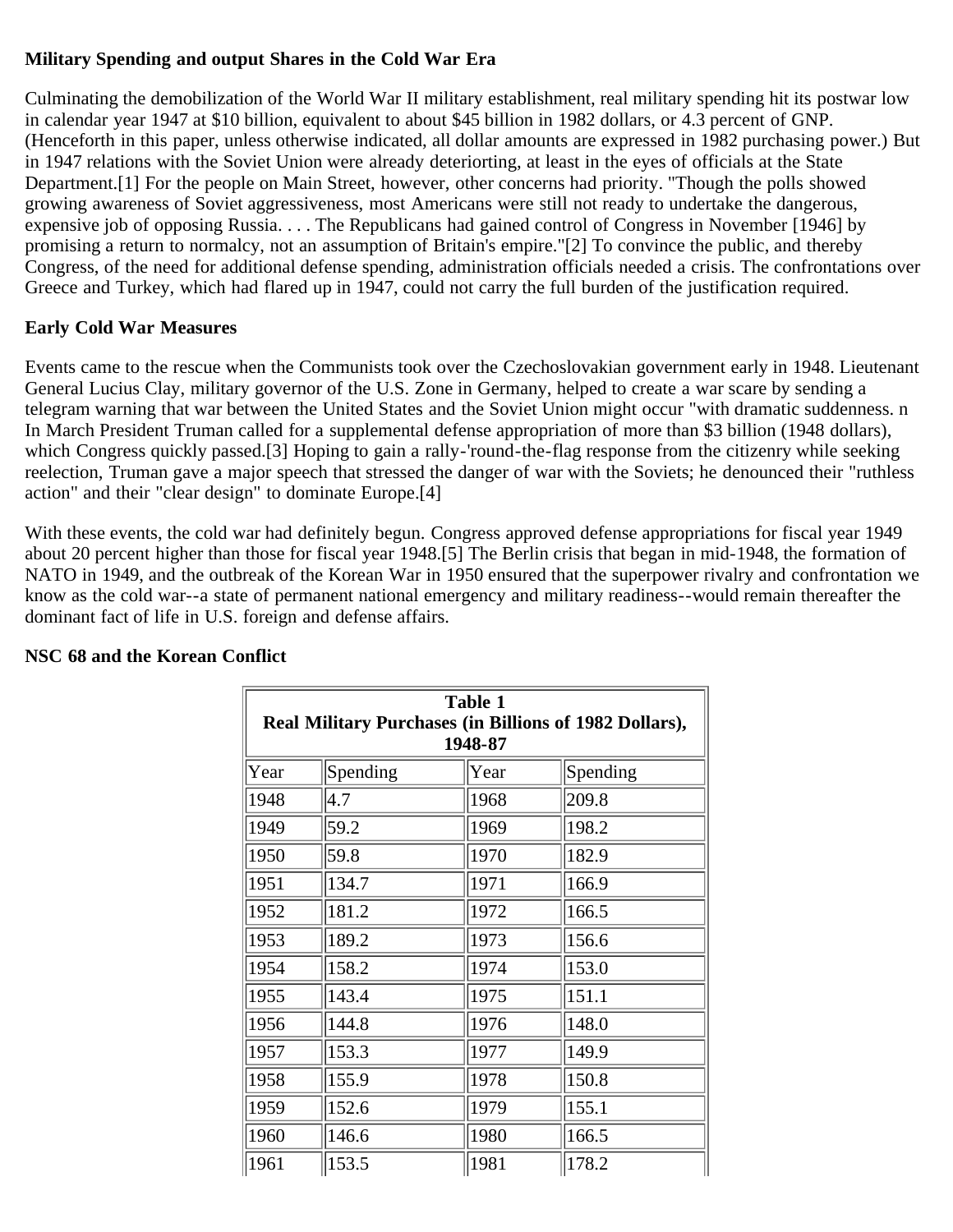| 1962 | 163.3 | 1982              | 192.8 |
|------|-------|-------------------|-------|
| 1963 | 159.0 | 1983              | 206.4 |
| 1964 | 153.2 | 1984              | 217.8 |
| 1965 | 150.9 | 1985              | 232.7 |
| 1966 | 177.1 | 1986              | 243.1 |
| 1967 | 204.5 | 1987 <sub>p</sub> | 251.2 |

Sources: Figures for 1948-86 computed from nominal-dollar purchases and GNP deflator in Council of Economic Advisers, Annual Report (Washington: Government Printing Office, 1987), pp. 245-48. Figure for 1987 computed from prelimi- nary data in Council of Economic Advisers, Annual Report (Washington: Government Printing Office, 1988), pp. 248-52.

Notwithstanding the sharp jump in real military purchases in calendar year 1949, the first rapid multiyear mobilization of the postwar era did not begin until after the outbreak of the Korean War (see Table 1 and Figure 1). Previously, administration officials had encountered stiff resistance from Congress to their pleas for a substantial buildup along the lines laid out in NSC 68, a landmark document of April 1950. The authors of this internal government report took a Manichaean view of America's rivalry with the Soviet Union, espoused a permanent role for the United States as world policeman, and envisioned U.S. military expenditures amounting to perhaps 20 percent of GNP.[6] But congressional acceptance of the recommended measures seemed highly unlikely in the absence of a crisis. In 1950 "the fear that [the North Korean] invasion was just the first step in a broad offensive by the Soviets proved highly useful when it came to persuading Congress to increase the defense budget." As Secretary of State Dean Acheson later said, "Korea saved us."[7] The buildup reached its peak in 1953. The ensuing demobilization took two years and left defense outlays during the next decade at a level about three times higher than that of the late 1940s. Between 1947 and 1950 real annual military spending never exceeded \$60 billion; after 1952 it never fell below \$143 billion. Samuel Huntington, a leading student of U.S. defense policy, has speculated that "without the war, the increase probably would have been about the size of that of 1948-1949," that is, 20 percent instead of 200 percent.[8]

Figure 1

Real Military Purchases (in Billions of 1982 Dollars), 1948-86

[Graph Omitted]

Source: Computed from nominal-dollar purchases and GNP deflator in Council of Economic Advisers, Annual Report (Washington: Government Printing Office, 1987), pp. 245-48.

#### **Subsequent Buildups and Retrenchments**

Figure 2 Military Purchases as Percentage of GNP, 1948-86 [Graph Omitted] Source: Computed from nominal-dollar purchases and GNP deflator in Council of Economic Advisers, Annual Report (Washington: Government Printing Office, 1987), pp. 245-48.

During 1955-65 U.S. military policy underwent substantial recasting--first Eisenhower's New Look put major emphasis on massive nuclear retaliation by the Strategic Air Command and intercontinental ballistic missiles, then Kennedy's plan moved toward flexible nuclear response, counterinsurgency, and forces tailored to limited wars. But none of this had a major impact on overall defense spending, which fluctuated within a fairly narrow range of \$143-63 billion. A muchvaunted buildup after JFK took office raised spending by 11 percent between 1960 and 1962, but the decline during the next three years brought the real spending total in 1965 below the 1957 figure. Because the Kennedy buildup was so brief, so small, and so transient, I do not regard it as belonging in the same category as the three mobilizations already identified.

Beginning in 1965, the Vietnam War buildup carried real defense purchases to a mobilization peak in 1968, up by more than one-third. The ensuing demobilization is harder to date with certainty. I put its completion at 1971, when the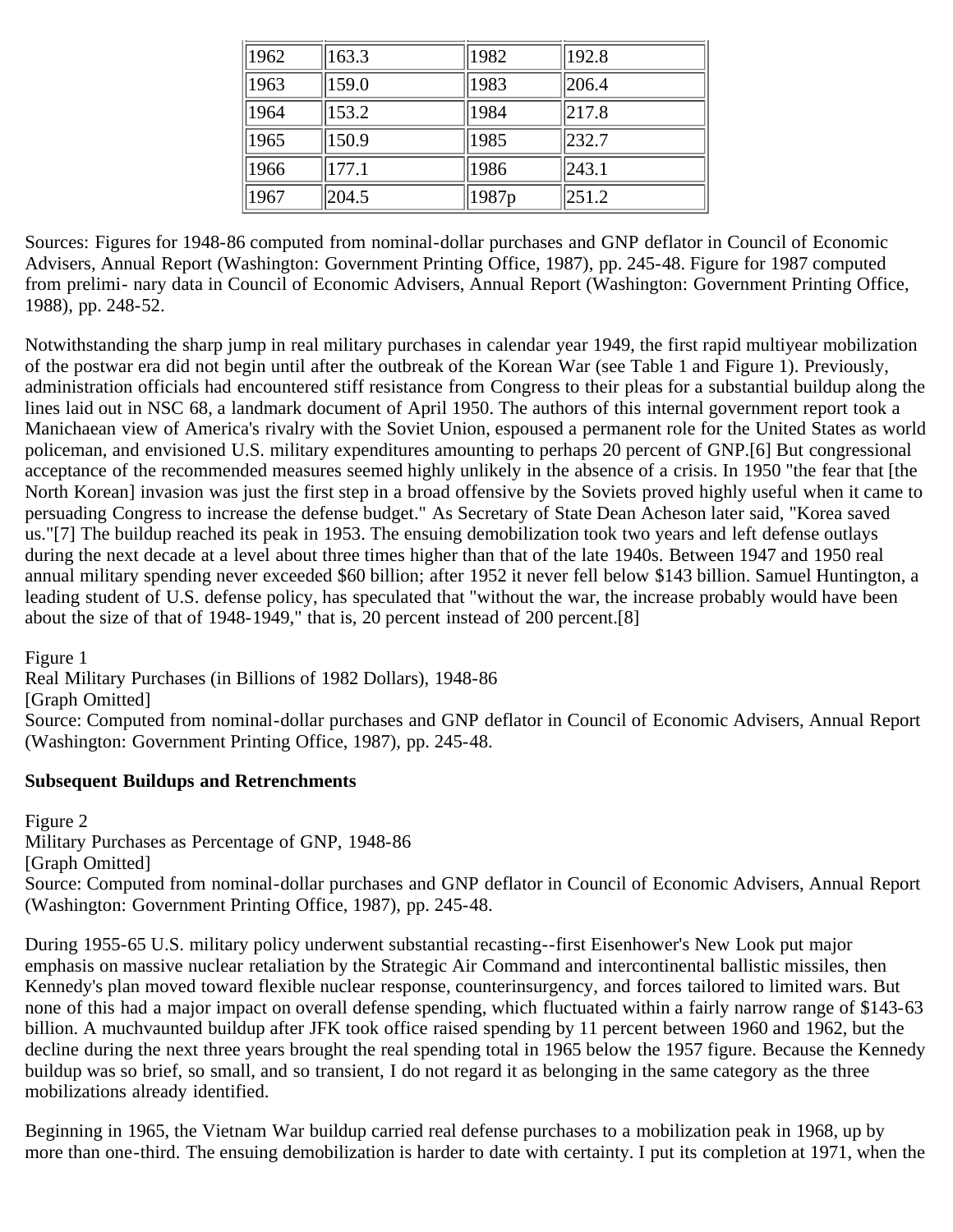military share of GNP had fallen below the premobilization share of 1965 (see Figure 2). After holding its own in 1972, however, the amount of real military spending continued downward until it hit bottom in 1976. (The G-M share of GNP hit bottom in 1978.) Despite this resumption of the decline that first began after 1968, I believe that it would be incorrect to describe the decline during 1972-76 as part of the Vietnam War demobilization as such.[9] Although the latter decline certainly reflected, in part, disillusionments and convictions engendered by the Vietnam experience, it applied more to the military establishment in general, especially the procurement accounts, than to forces in or supporting military action in Southeast Asia.[10] By January 1973 only 30,000 U.S. military personnel remained in Vietnam and, although American air attacks continued, all responsibility for ground combat was shifted to Vietnamese troops.[11] The bulk of the military retrenchment during 1972-76 reflected public and congressional revulsion against militarism and the cold war rather than savings associated with the reduction and eventual cessation of U.S. involvement in the Vietnam War.

Finally, after 1978 the Carter-Reagan buildup is obvious in the spending figures. Between 1978 and 1980, real military outlays increased by \$15.7 billion, or 10.4 percent; between 1980 and 1987, by \$84.7 billion, or 50.9 percent. Over the entire nine-year buildup, outlays went up by \$100.4 billion, or 66.6 percent. (Remember, these figures are expressed in inflation-adjusted 1982 dollars.) Not being associated with a major shooting war, this vast military spending surge has no precedent whatever in American experience.

Military analysts of diverse experience and perspectives have questioned whether the recent buildup achieved much real overall improvement of the armed forces and whether it genuinely enhanced the national security of the American people.[12] Many people suspect that a large share of the additional spending was simply wasted through congressional patronage and micromanagement, military intransigence and inefficiency, contractor mismanagement and cost padding, and sheer bureaucratic bungling at the Pentagon. Although some modernization has occurred, the quality of enlisted personnel has risen, and readiness may have improved, neither the overall force structure nor the personnel strength of the armed forces looks much different today than it did when the buildup began.

Before proceeding, one should note two "technical" but important points. First, I have computed the data on real military spending by deflating nominal-dollar defense purchases by the GNP deflator. (All data are for calendar, not fiscal, years.) While this procedure does not permit one to claim that the resulting real spending series accurately portrays the growth of real defense "quantity"--whatever that might mean--it does permit one to approximate the opportunity cost of military spending in terms of real nonmilitary output forgone, which is at issue here.[13] Second, the military spending being analyzed here is for purchasing newly produced goods and services, including foreign military assistance. This component of the National Income and Product Accounts is not the same as budgetary outlays of the Defense Department, which include a substantial sum for transfer payments such as military retirement pay. (Since the mid-1960s, retirement pay has been the fastest-growing part of the Defense Department budget. In 1985 it accounted for \$15.4 billion, or about 6 percent of the Pentagon total.[14] Also, some defense purchases originate in other federal departments; for example, the Energy Department purchases goods and services to produce nuclear reactors and warheads.[15])

#### **The Staggering Cost of Military Spending**

Over the entire period 1948-86, real military purchases cumulated to a total of \$6,316 billion, averaging about \$162 billion per year. There was, obviously, substantial fluctuation: the standard deviation was almost \$40 billion. The trend was slightly upward. A trend equation fitted to the data shows that over this period of almost four decades the tendency was for defense purchases to increase by somewhat more than \$2 billion per year on the average.[16]

The appendix displays data on the shares of GNP going to G-M, G-NM, and P purchases during 1948-86. Figure 2 displays graphically the profile of the military share. Over the entire period, the military share averaged about 7.6 percent of GNP with a standard deviation of 2.2 percentage points. The trend was slightly downward. A trend equation fitted to the data indicates that the military share tended to fall by a bit more than 1 percentage point per decade.[17]

The G-NM share, pictured in Figure 3, had a completely different profile over the period 1948-86. Until the mid-1970s its general tendency was upward; since then it has drifted slightly downward, though not in every year. Over the entire period, the government (federal, state, and local) nonmilitary share averaged slightly more than 12 percent of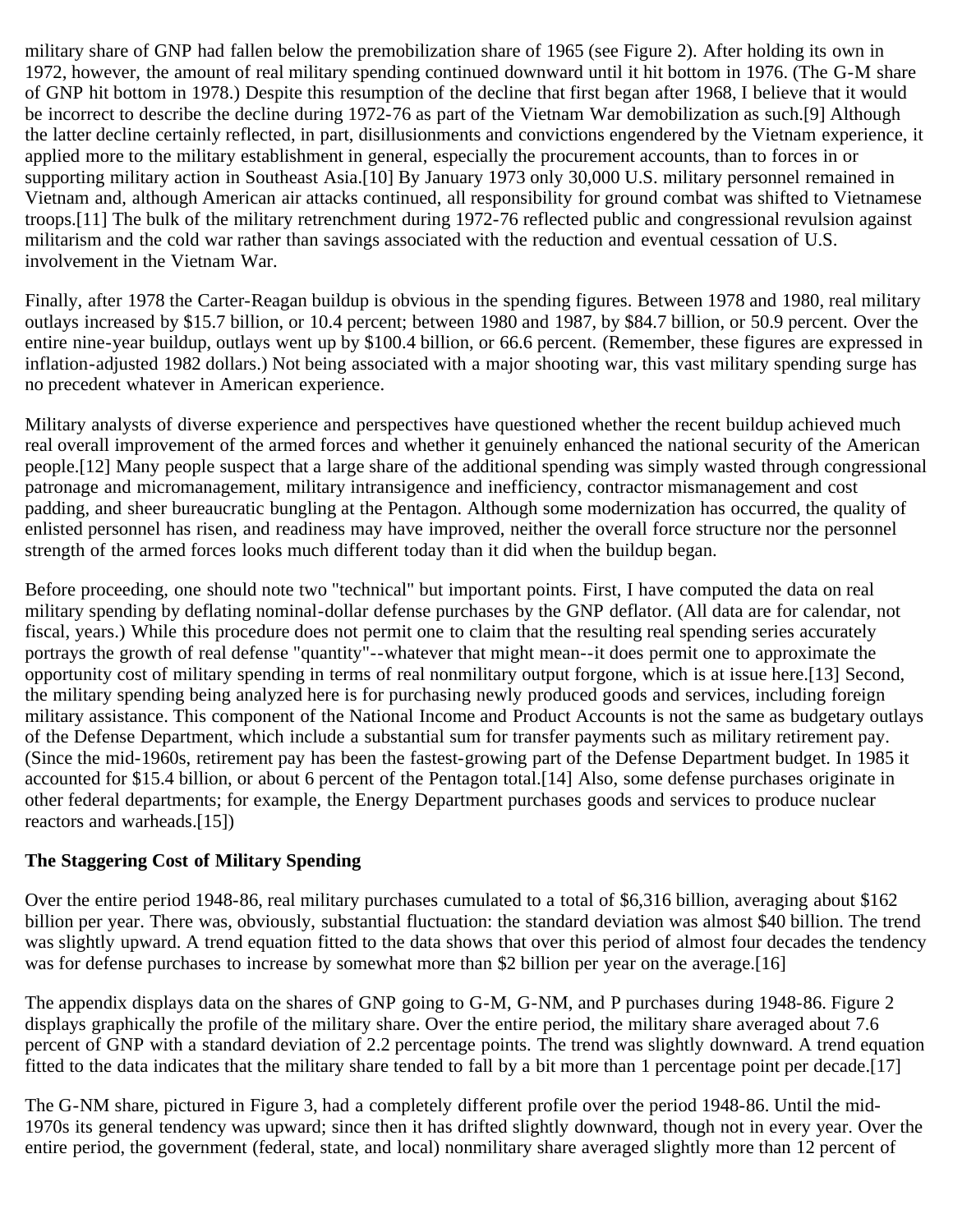GNP with a standard deviation of 2.2 percentage points. Its trend was upward. A trend equation fitted to the data indicates that the government nonmilitary share tended to increase by nearly 2 percentage points per decade.[18]

The private share is, by my definition, what's left after the government shares are taken out (so, besides all private consumption and investment, it includes net exports, normally an almost negligible part of the total). During 1948-86 the private share averaged just over 80 percent of GNP with a standard deviation of about 2 percentage points. Its trend was slightly downward. A trend equation fitted to the data indicates that the private share tended to decline by two-thirds of a percentage point per decade.[19]

## **Who Pays?**

Figure 3

Government Nonmilitary Purchases as Percentage of GNP, 1948-86

[Graph Omitted]

Source: Computed from nominal-dollar purchases and GNP deflator in Council of Economic Advisers, Annual Report (Washington: Government Printing Office, 1987), pp. 245-48.

Combining the information in the preceding three paragraphs, one may conclude that over the four decades of the cold war period, the tendency was for the government non- military share to gain at the expense of both the government military share and the private share, with the military share absorbing almost two-thirds of the overall shift.[20] Although it is true that the postwar American economy has remained a tripartite mixed economy--simultaneously a welfare state, a warfare state, and a market economy--it is also true that over the long run the welfare part has expanded its claim on national output at the expense of both the warfare part and the market part. Metaphorically speaking, both guns and butter have tended--in relative, not absolute, terms--to lose out to the great congeries of governmentally purchased civilian goods and services.[21]

Given that overarching trend, one may proceed to ask whether the cyclical increases in the G-M share occurred at the expense of G-NM or P shares. The answer is clear: There was no systematic tendency at all for the G-NM share to fall when the G-M share rose. In fact, during military buildups, the government nonmilitary share of GNP was more likely to rise than to fall. The G-NM share was higher in 1953 than it had been in 1950, and it was higher in 1968 than it had been in 1965. Over the course of the Carter-Reagan buildup, the G-NM share fluctuated, sometimes rising and sometimes falling, but the share at the end (14.0 percent in 1987) was virtually the same as it had been before the buildup began (14.1 percent in 1978).

The behavior of the private share is another story. Changes in the G-M and P shares have been almost exactly offsetting. A trade off equation fitted to the annual changes during 1948-86 shows that the implicit price of a 1 percentage-point increase in the military share was a reduction of almost exactly 1 percentage point in the private share of GNP.[22] In short, during the cold war period, the private sector alone has borne the full cost of military buildups.

In the language introduced above, one may describe the buildup of 1950-53 as completely socialist and the demobilization of 1953-55 as completely capitalist. But because the magnitude of the military upswing greatly exceeded that of the subsequent retrenchment, over the full cycle of 1950-55 the net change of the private share was minus 5 percentage points. The buildup of 1965-68 was also completely socialist; the demobilization was 64 percent capitalist if considered complete in 1971, 60 percent capitalist if considered complete in 1976. Over the complete cycle of 1965-71 the net change of the private share was minus 1.5 percentage points; over the period 1965-76 it was minus 0.4 percentage points. The Carter-Reagan buildup during 1978-87 was almost 95 percent socialist; the private share fell by 1.7 percentage points, while the military share rose by 1.8 percentage points. During the Reagan years alone, 1981- 87, the buildup was completely socialist; that is, the private share fell even more than the military share rose.

These relationships might well give pause to those who, like the authors of NSC 68, espouse a large-scale military buildup and the preservation of the market economy. If historical experience is indicative of future developments, this policy combination is unlikely to be realized. The U.S. political economy--as it actually operates, not as someone might wish that it would operate--apparently does not offer this option. Earl Ravenal has observed that "an extensive, engaged foreign policy and a large, active military posture require big, intrusive, demanding government."[23] In view of the findings presented above, one could add that those demands are likely to draw upon the private sector, not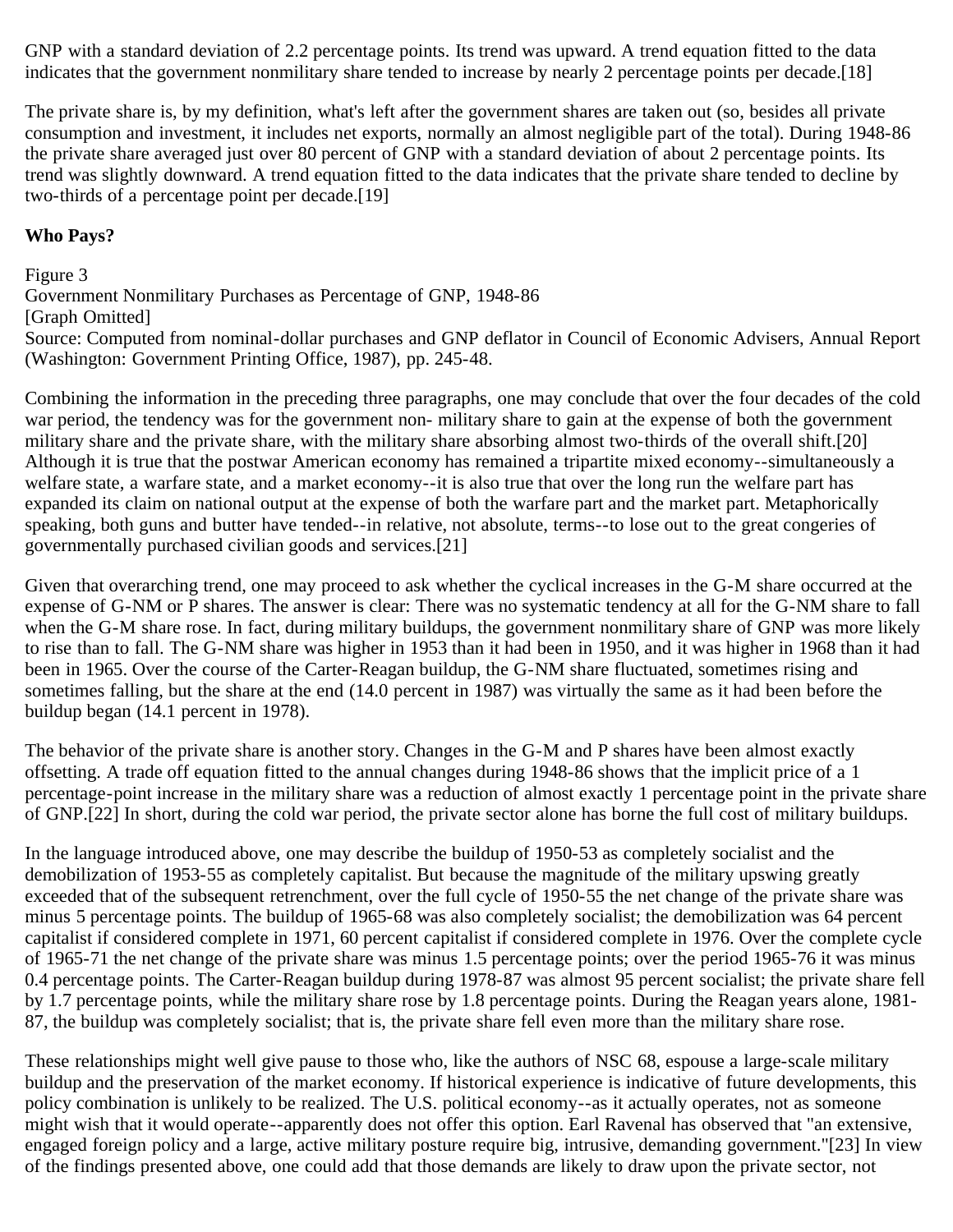government's own civilian sector.

Of course, the workings of the political economy may change. Perhaps in the future a military buildup can occur at the expense of the G-NM share of GNP. But the burden of proof lies heavily on anyone who thinks so--one must go back more than 20 years to reach a time when the G-NM share absorbed less than 13 percent of GNP (it's now 14 percent). If historical relationships persist, those who espouse a large- scale military buildup simply must choose: military output or private output? Of course, some may be willing to make further sacrifices in the market sector for the sake of more guns. But a point will eventually be reached when the choice becomes a cruel one indeed, when the allocation of additional resources to the military threatens to destroy the very thing the defense establishment is supposed to protect.

#### **Ideology, Information, and the Conflict of Elites and Publics**

The foregoing evidence and analysis raise a variety of questions. Only a few can be considered here. I shall focus on issues relating to ideology, information, and the conflict between elites and publics.

Consider first the profile of resource allocation to the military during the cold war period. One might ask: (1) What accounts for the unprecedentedly enormous base spending level, that is, the level when the nation was not involved in shooting wars? (2) What accounts for the deviations from that base, that is, for the buildups? Until the late 1970s the answers seem fairly transparent. The high base level of spending resulted from the cold war ideology and the foreign policy doctrines and military commitments that flowed from it. The spending deviations were associated with the extraordinary costs of participation in two major shooting wars in Asia.[24] The Carter-Reagan buildup is a different matter. Set in motion by a unique combination of external events, astute partisan political action, and information management, kept in motion by executive determination and institutional momentum, it requires separate analysis.[25]

Recall (Table 1 and Figure 1) that during the "normal" years of the post-Korean War period, 1955-65 and 1972-78, when neither substantial mobilization nor demobilization was occurring, real defense spending fluctuated within a range of \$143-66 billion. This contrasts with the \$48-60 billion range of the years 1948-50. One may conclude that the establishment of the full-fledged cold war regime caused real defense spending almost to treble. Shooting wars entailed marginal costs of another \$20-60 billion per year. Even without the periodic buildups, the "normal" cost of the cold war military establishment would have cumulated to some \$6 trillion in four decades--a staggering sum.

For about 20 years after World War II the dominant cold war ideology and a bipartisan consensus on defense and foreign policy, focused on containment and deterrence of the Soviet Union, gave support to the unprecedented allocation of resources to the "peacetime" military establishment.[26] Having weakened somewhat under the strains of the Vietnam War controversy and its political aftermath, both the ideology and the consensus persist, subject now to a good deal of fraternal squabbling, notably within Congress.[27] President Reagan's rhetorical hostility toward the Soviet Union's "evil empire" and the generally hawkish stance of his administration, especially during the president's first term, helped to refurbish the tarnished cold war ideology.

This ideological milieu has been important, even essential, in maintaining high levels of resource allocation to defense; but it has not been sufficient. Ordinary citizens, almost none of whom have any direct contact with conditions or evidence bearing on national security, may easily suspect that too much is being spent, that genuine national security does not really require such vast expenditures, and that military interests, especially the uniformed services and the big weapons contractors, are using bogus threats as a pretext for siphoning off the taxpayers' money. Countless political cartoons, featuring bloated generals bedecked with battle ribbons, have promoted precisely such an image. Citizens do not have to be natural cynics. The problem of creeping skepticism is inherent in the remoteness of the subject from their immediate experience. In addition, as Huntington has remarked, "The longer a given level of military force is apparently adequate for deterrence, the greater is the temptation to assume that a slightly lower level might be equally ade- quate."[28]

Moreover, frequent newspaper and television reports of waste, fraud, and mismanagement--and most recently, of widespread bribery--foster the public's tendency to doubt what the defense authorities say. Popular books explain how the military-industrial-congressional complex constitutes an "iron triangle," exploiting the taxpayers, distorting defense policies, and blocking progress toward multilateral arms reductions.[29]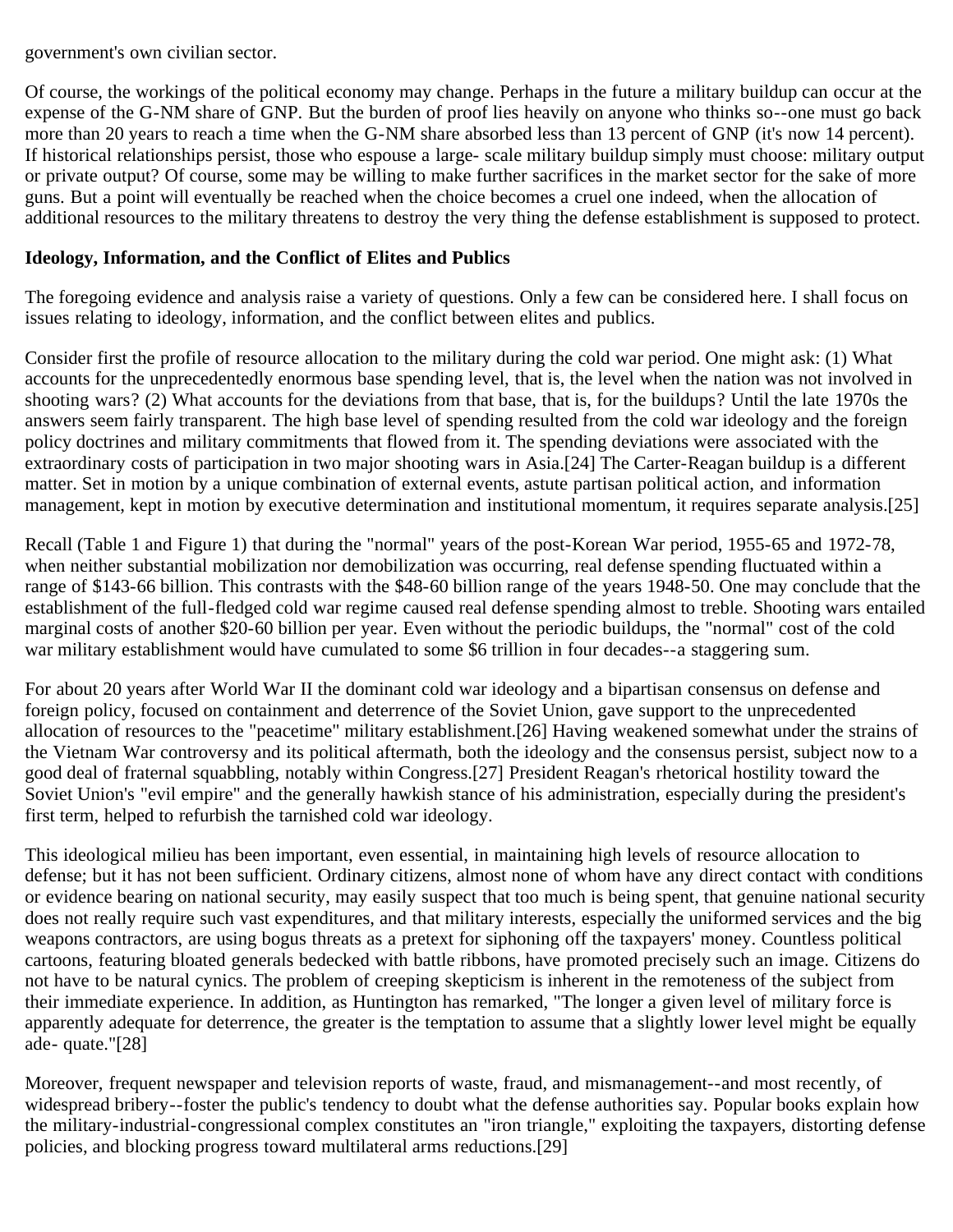Unfortunately, no one knows the production function for national security. It is "difficult to correlate military expenditure levels to distinct improvements in national security. Citizens can only spend and hope." But "the indeterminate nature of the need to spend," along with the underlying cold war ideology, creates a potential for the political authorities to arouse the slumbering apprehensions of the public.[30]

The tendency of chronic insecurity to lose its efficacy in supporting high levels of spending can be offset by episodic crises. In a perceived crisis, public opinion becomes volatile. Many people suspend their reason, critical faculties, and long-term judgments, reacting emotionally and with heightened deference to political leaders.[31] As Sen. Arthur Vandenberg observed when Truman was first attempting to persuade the public to support a policy of containment in 1947, gaining such support requires that national leaders "scare hell out of the American people."[32] Sometimes the outside world presents an inviting opportunity to take advantage of a crisis, as when the North Koreans crossed the 38th parallel in 1950. But usually the world does not supply such clear-cut cases, and the national security managers must take matters into their own hands.

## **Illusory Military "Gaps"**

Since World War II the American people have been officially alerted to a series of ominous "gaps." [33] Right after the war, Soviet force levels and offensive capabilities were exaggerated: of the fearsome 175 Soviet divisions, onethird were undermanned and another one-third were ill-equipped militia.[34] Then came a bomber gap in the mid-1950s and a missile gap between 1958 and 1961, followed within a few years by an antimissile gap and a first-strike missile gap. All were shown in due course to have been false alarms. Meanwhile, the American people received an almost wholly fictitious account of an incident in the Gulf of Tonkin in 1964, which stampeded Congress into giving its blessing to what soon became a major war.[35] Subsequent gaps have been alleged with regard to bombers (again), thermonuclear megatonnage, antisubmarine capabilities, and missile throw weights. The 1970s were officially declared to have been a "decade of neglect" of U.S. defense, one that opened a dangerous "window of vulnerability." According to Defense Secretary Weinberger, an "enormous gap . . . has emerged since 1970 between the level of Soviet defense activities and our own," though fortunately the Reagan administration has "managed to close much of this gap."[36] Still, we currently face a Star Wars gap that can be closed only through estimated expenditures eventually cumulating to hundreds of billions of dollars.[37]

Although not every gap scare has led directly to a corresponding U.S. response, the endless succession of such episodes has helped to sustain an atmosphere of tension, distrust, and insecurity that fosters the maintenance of an enormous ongoing arms program. Among the public, mood substitutes for information--a situation that suits the purposes of the defense establishment quite well.

# **The Cult of Secrecy**

The national security elite--the president, his National Security Council (NSC), the Joint Chiefs of Staff, and high officials of the State Department, the Defense Department, and the Central Intelligence Agency, plus the heads of other intelligence organizations, various aides, arms contractors, scientists, and consultants, altogether a mere handful of men among whom only the president and the vice president hold elective office--possesses a near-monopoly over critical defense-related information. This situation springs from origins in the National Security Act of 1947, which created the NSC and the CIA and "set in motion a cult of secrecy, a far more pervasive system of classifying information than had ever existed previously, and a growing executive determination to withhold sensitive information from the public and from Congress."[38] An NSC member once declared, "Policy decisions of the National Security Council are not a fit subject for public discussion."[39] The need for a certain amount of secrecy is obvious, but many people suspect that, as Sidney Lens has observed, "mostly, secrecy is used against the people of the United States."[40]

#### **Manipulation of the Public**

In view of the exclusive possession of critical information by the national security elite, some commentators have argued that the insiders must (sometimes? often? always?) take actions in conflict with prevailing public preferences. For example, Edward Kolodziej has written: "The public's grasp of defense problems has often been cloudy, confused, and fragmentary. . . . Fluctuating and unpredictable, the changing emotive responses of the public are not likely to be congruent with the short- and long-term needs of security and foreign policy." Hence, correct policies must be sold to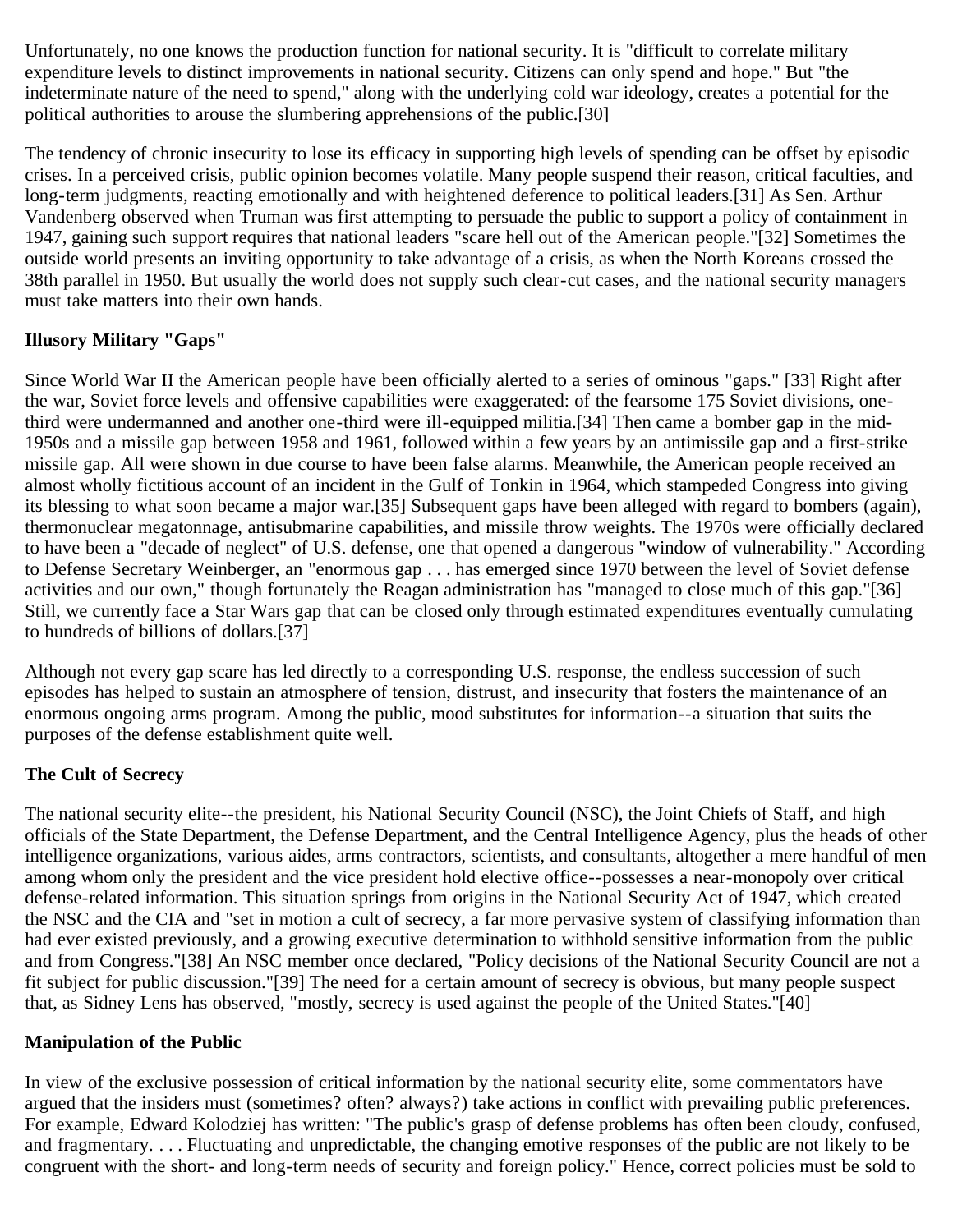the public by the informed and (need one add?) completely selfless and trustworthy leadership and its agents.[41] For those who believe that the captain, crew, and ship exist to serve the passengers rather than vice versa, such arguments seem elitist, cynical, and morally and intellectually arrogant.[42] But however one views the virtues and vices of an elite's "selling" its foreign policy to the public by means of propaganda, one must recognize that this is in fact the sort of campaign the government has been conducting throughout the cold war era.[43] As J. Russell Wiggins, a former editor of the Washington Post, has said, "Our government repeatedly resorts to lies in crises, where lies seem to serve its interests best."[44]

This easily documented observation comes as a shock to only the most stubbornly naive or blindly patriotic. As Lance Bennett has observed, information about public issues is an inherently political commodity. It is concealed, revealed, leaked, released, classified, declassified, jargonized, simplified, and packaged symbolically according to the political interests of those ubiquitous 'informed sources' who have a stake in the outcome of the issue in question."[45] Manipulation of information is central to what modern governing elites do. Daniel Patrick Moynihan, no stranger to the inner sanctums of government power, has observed that "knowledge is power, and the ability to define what others take to be knowledge is the greatest power."[46]

Elite management of information and manipulation of public opinion operate within different constraints for domestic, as opposed to defense-related, matters. On domestic matters, opinion makers are much more constrained because information is far more dispersed. The authorities might want the public to believe that Iowa is made of green cheese, but they have scant ability to give the idea credibility. Being in conflict with the evidence of immediate personal experience can only discredit official pronouncements and their sources. So the authorities must be more careful when speaking of domestic subjects, though even here the remoteness of certain things from common experience allows scope for interpretation, selectivity, and other ways of shading the facts.

On defense-related and foreign policy matters, the scope for information management and opinion leadership by the national security elite is much wider.[47] It is virtually impossible for anyone outside that elite to know much about the military capabilities and intentions of our potential adversaries--who are, after all, far more addicted to secrecy than our own elite. The defense insiders themselves have plenty of trouble knowing what to make of the information at their disposal. But they unquestionably have vastly more to work with than others have.

They also have interests of their own--personal, political, institutional, material, ideological--interests that they can serve through judicious control and dissemination of the information to which they alone have access. They have never hesitated to exploit the advantages of their privileged access to information. The Iran-contra affair and the Pentagon bribery scandal are only the latest episodes in a long history of self-serving mendacity. "The entire sequence of decisions concerning the production and use of atomic weaponry," for example, took place "without any genuine public debate, and the facts needed to engage in that debate intelligently [were] officially hidden, distorted, and even lied about."[48]

#### **Constraints on the National Security Elite**

All this does not mean that the national security elite can do anything it wants. If it could, retrenchments of the military establishment presumably never would have occurred after the buildups. Certainly the steep decline of 1968-76, especially its latter phase, which defense interests stoutly opposed, would not have been so steep. The fact that the allocation of resources to defense has sometimes fallen, and fallen substantially, refutes radical arguments that allege the exercise of hegemony by the national security establishment.[49] Although one must appreciate the tremendous political resources possessed by the defense elite, it is possible, and not uncommon, to overestimate its strength. It has lost some political battles. That is why less than 7 percent of GNP now goes to defense instead of 10 to 15 percent or more. Of course, defense interests appreciate that proposals or actions widely perceived as too grasping would be imprudent and counterproductive. More important, however, are the external factors that constrain the defense managers, despite their unique control of information and their consequent ability to mold, rather than respond to, public opinion.

The biggest problem for defense authorities who would wield ideology, control information, and mold public opinion arises from that proverbially inevitable duo, death and taxes. These are the most evident forms taken by the costs of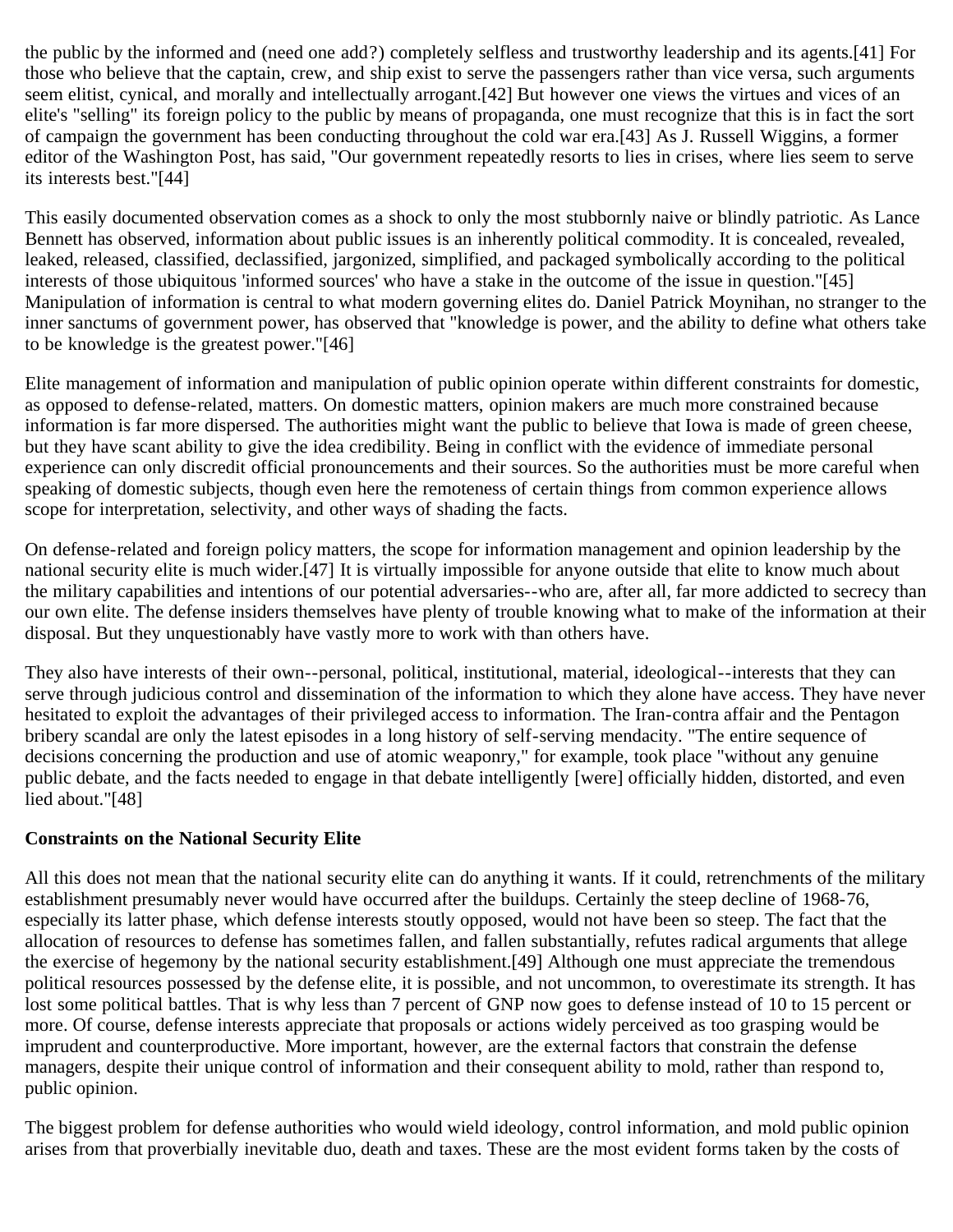extensive commitments of resources to military purposes. Of these, death is obviously the more important. Notwithstanding all their power and position, the authorities cannot credibly deny certain realities; the word gets out when Johnny doesn't come home, or when he does come home, but with an arm or a leg missing. John Mueller fitted statistical models to public opinion data gathered during the Korean and Vietnam wars and found that "every time American casualties increased by a factor of 10, support for the war dropped by about 15 percentage points."[50] Robert Smith reports public opinion data showing that "complaints about taxes were high during the two limited wars and increased as the wars progressed."[51]

Smith's data illustrate the enduring constraint on military activities in the form of narrowly economic opportunity costs. In the crisis of 1948 and immediately afterward, Truman resisted recommendations for a huge increase in military spending, facilitated by either increasing taxes or imposing economic controls, because "he was convinced that these courses were not economically or politically feasible."[52] In the wake of the Soviets' Sputnik success, President Eisenhower opposed the Gaither Committee's recommendation for a big buildup because he had "a nagging fear that the American people would balk at paying the bill." [53] Given this abiding popular resistance, it was only to be expected that, as Hugh Mosley notes, the Johnson administration "was reluctant to resort to increased taxes to finance the war for fear of losing public support for its policy of military escalation."[54] Nixon is said to have "realized that for economic reasons (the war was simply costing too much) and for the sake of domestic peace and tranquility he had to cut back on the American commitment to Vietnam," and the retrenchment was "forced on [him] by public opinion. H [55] Jacques Gansler observes that during the 1970s "the will of the people, who were fed up with the war in Vietnam, was to devote all available resources toward improving the peacetime life of the nation."[56] Yet at the same time, rising real marginal tax rates inspired tax revolts, limiting the capacity of governments to supply more nonmilitary goods. Something had to give. Of the political coalitions struggling over the three grand categories of output, the military coalition proved the weakest, at least until after 1978.

Notably, the inverse relation of the burdens of death and taxes to the popularity of a war (well documented for the Korean and Vietnam wars) seems not to have characterized public opinion during World War II. This difference may be related to how the public understood the necessity of war and its attendant costs in each of those cases. World War II received unparalleled support because people were violently provoked and angered by Japan's devastating surprise attack on U.S. citizens and territory at Pearl Harbor and because enemy leaders, especially Hitler, and their governments could effectively be depicted as both diabolical and genuinely threatening. President Roosevelt called World War II the War for Survival--a primal characterization. The all-out effort against the Axis and the insistence on total victory and unconditional surrender also lent themselves to the mobilization of active popular support. The war seemed an obvious contest between darkness and light.[57]

Wars of geopolitical maneuvering, on the other hand, have proved harder for the American people to understand and support once the costs began to mount.[58] What exactly was the war about? Why were our forces restrained from attacking all sources of enemy support? What would the United States gain in any event? The public must have been perplexed by such revelations as the following, reported during the Korean War:

Reporter: "General, what is our goal?"

Lieutenant General James Van Fleet: "I don't know. The answer must come from higher authority."

Reporter: "How may we know, General, when and if we achieve victory?"

Van Fleet: "I don't know, except that somebody higher up will have to tell us."[59]

Lacking persuasive rationales to present to the public, the authorities could only draw from the pool of patriotism. But that is not a bottomless reservoir, and without replenishment from sources that ordinary people can understand and support, it eventually runs dry.[60] When it does, public opinion cannot be effectively controlled by the authorities. And when the opinion balance becomes heavily negative, it works its way through political processes to affect the allocation of resources to the military.[61] Eisenhower gained election to the presidency in 1952 largely on the strength of his promise to end the Korean War, a promise he quickly fulfilled.[62] President Johnson declined to seek reelection in 1968 mainly because of mounting opposition to his war policy. The Nixon administration devoted itself to winding down American participation in the fighting, ending the draft, and eventually withdrawing all U.S. forces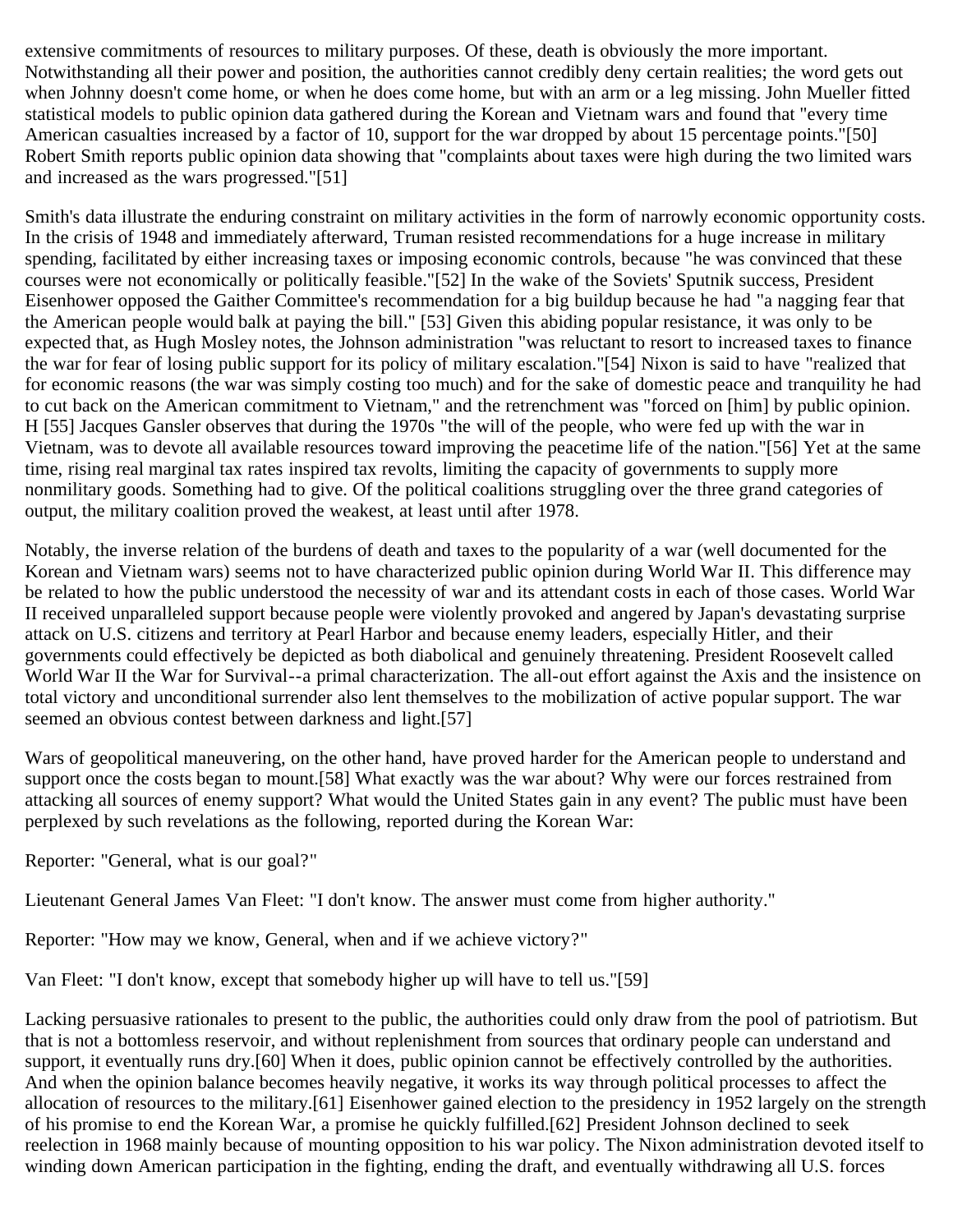from Vietnam. Recently, after an unprecedented peacetime buildup, the secretary of defense complained that "new weapons can be developed by our adversaries . . . much more rapidly because [in the USSR] there are no funding restraints imposed by public opinion."[63]

## **Conclusion**

The past half-century has witnessed a new epoch in the relation of military activity to the political economy of the United States. Before World War II, the allocation of resources to military purposes remained at token levels, typically no more than 1 percent of GNP, except during actual warfare, which occurred infrequently. Wartime and peacetime were distinct, and during peacetime--that is, almost all the time--the societal opportunity cost of "guns" was nearly nil. The old regime ended in 1939. The massive mobilization of the early 1940s drove the military share of GNP to more than 41 percent at its peak in 1943-44. Despite an enormous demobilization after 1944, the military sector in 1947, at the postwar trough, still accounted for 4.3 percent of GNP, three times the 1939 share. Following the Korean War, military purchases reached an unprecedented level for "peacetime" and, despite some fluctuations, remained at or above this elevated level permanently. During 1948-86, military purchases cumulated to \$6,316 billion, averaging about \$162 billion per year, or 7.6 percent of GNP. The trend has been slightly upward for real spending, slightly downward for spending as a percentage of GNP. The marginal costs of the Korean and Vietnam wars were borne entirely through reductions in the private share of GNP. During the post-World War II buildups, the government nonmilitary share was more likely to increase than to decrease.

The high base level of defense spending since 1947 resulted from the dominant cold war ideology and the foreign policy doctrines and military commitments it engendered. The ideology alone, however, was an insufficient prop, and episodic crises have played an essential part in maintaining public support for vast military expenditures. The national security elite has warned of one "gap" after another, most of which have turned out to be exaggerated or nonexistent. Given the secrecy in which much defense-related information is held, it is inevitable that the national security elite will, as it has in the past, use its unique access to information to promote its own interests, often in conflict with public preferences. There are limits, though, and in the political struggles, military interests sometimes lose. The authorities cannot always effectively mislead the citizenry, especially where many deaths and heavy taxes (including inflation) are involved. But the constraints on policymakers, being subject to informational and ideological displacement, are themselves elastic and manipulable.

For the public, whose designated role in the defense process is to bear the economic burdens and spill the blood, the lessons of four decades of experience only echo the warning issued by President Eisenhower in 1961:

The potential for the disastrous rise of misplaced power exists and will persist. . . . We should take nothing for granted. Only an alert and knowledgeable citizenry can compel the proper meshing of the huge industrial and military machinery of defense without peaceful methods and goals, so that security and liberty may prosper together.[64]

In heeding this enduringly resonant warning, opinion leaders and the public should appreciate, as Eisenhower did, that new crises--real and contrived--will continue to arise. On those occasions especially, the public would do well to resist the passions of the moment and to skeptically scrutinize the emergency programs sure to be proposed, remembering what experience has demonstrated about the workings of the postwar political economy: ultimately, private citizens in their capacities as consumers, investors, and living human beings --not the decision-making elite or the beneficiaries of government's nonmilitary spending programs--will bear the costs of the military activities entailed by policies of illconsidered global interventionism.

# **FOONOTES**

[1] Samuel P. Huntington, The Common Defense: Strategic Programs in National Politics (New York: Columbia University Press, 1961), pp. 33-39.

[2] Walter Isaacson and Evan Thomas, The Wise Men: Six Friends and the World They Made--Acheson. Bohlen. Harriman. Kennan. Lovett. McCloy (New York: Simon & Schuster, 1986), pp. 393- 94. See also Edward A. Kolodziej, The Uncommon Defense and Congress. 1945-1963 (Columbus: Ohio State University Press, 1966), pp. 35-36, 67-68;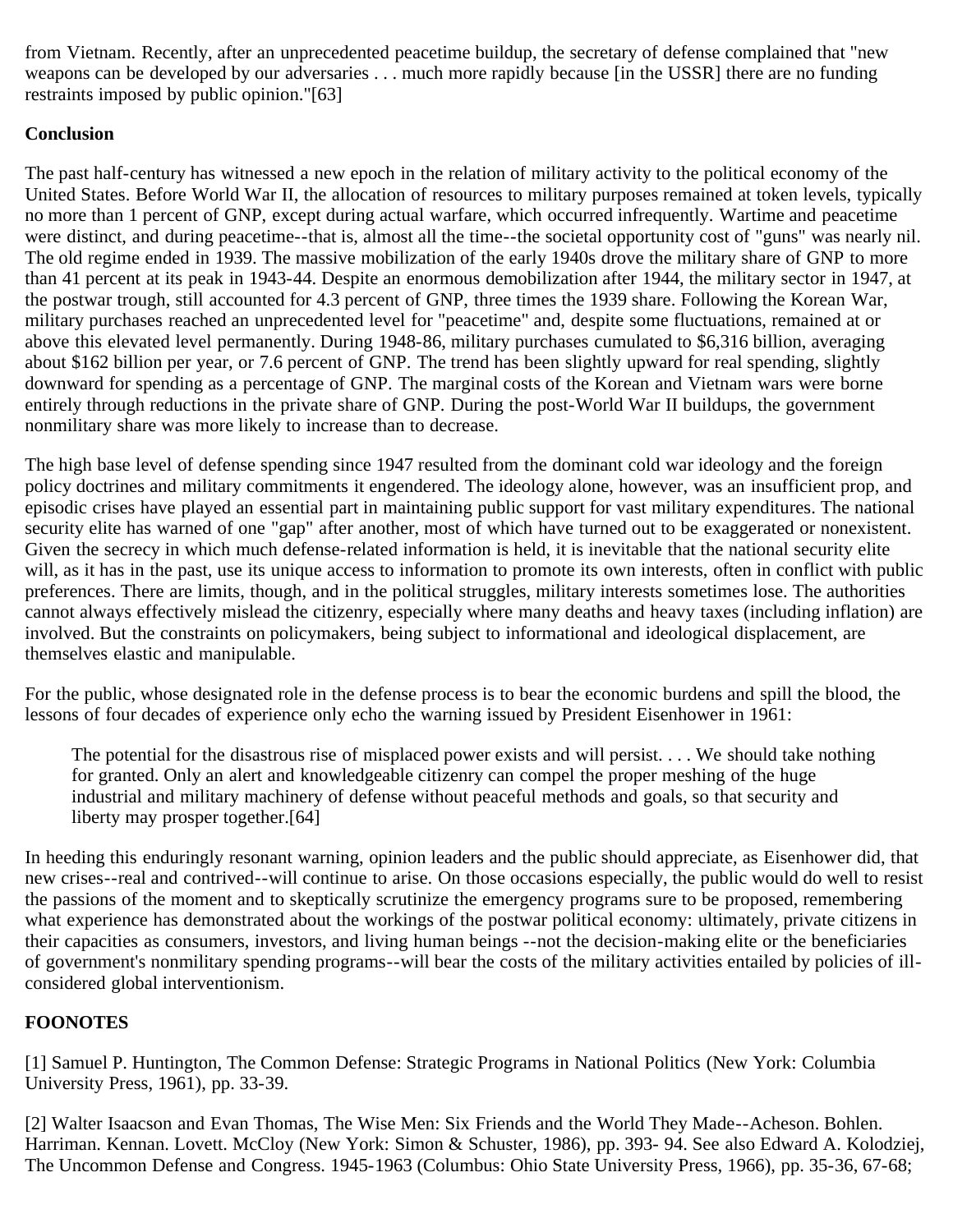Stephen E. Ambrose, Rise to Globalism: American Foreign Policy since 1938, 4th rev. ed. (New York: Penguin Books, 1985), pp. 71, 79-82, 93-94.

[3] Samuel P. Huntington, The Soldier and the State: The Theory of Civil-Military Relations (Cambridge: Belknap Press, 1957), p. 425; Kolodziej, pp. 74-81; Hugh G. Mosley, The Arms Race: Economic and Social Consequences (Lexington, Mass.: Lexington Books, 1985), p. 7.

[4] Robert J. Donovan, Conflict and Crisis: The Presidency of Harry S Truman. 1945-1948 (New York: Norton, 1977), pp. 357-61; Isaacson and Thomas, pp. 439-41; Ambrose, pp. 95-97; Kolodziej, p. 72.

[5] U.S. Bureau of the Census, Historical Statistics of the United States. Colonial Times to 1970 (Washington: Government Printing Office, 1975), p. 1114.

[6] Huntington, Soldier and the State, p. 384; Huntington, Common Defense, pp. 47-53; Mosley, pp. 7-12; Ambrose, pp. 113-15.

[7] Isaacson and Thomas, pp. 504 (Acheson quote), 513. See also Huntington, Soldier and the State, pp. 364, 382-84, 445-46; Huntington, Common Defense, pp. 53-64; Mosley, pp. 11, 13, 173; Ambrose, pp. 113-31; Kolodziej, pp. 124- 56.

[8] Common Defense, p. 201.

[9] Here I part company with, among others, Richard A. Stubbing, The Defense Game: An Insider Explores the Astonishing Realities of America's Defense Establishment (New York: Harper & Row, 1986), pp. 14, 97. But Stubbing's own account seems inconsistent; compare his pp. 299, 327-30. See also Mosley, pp. 174-77.

[10] Lawrence J. Korb, The Fall and Rise of the Pentagon: American Defense Policies in the 1970s (Westport, Conn.: Greenwood Press, 1979), pp. 53-54, 62-64; Jacques S. Gansler, The Defense Industry (Cambridge: MIT Press, 1980), pp. 21- 22, 26.

[11] Stubbing, pp. 297, 310; Ambrose, pp. 234-35, 242-54.

[12] For appraisals of the recent buildup, see William W. Kaufmann, A Reasonable Defense (Washington: Brookings Institution, 1986); Edward N. Luttwak, The Pentagon and the Art of War (New York: Simon & Schuster, 1984); James Coates and Michael Kilian, Heavy Losses: The Dangerous Decline of American Defense (New York: Viking, 1985); A. Ernest Fitzgerald, "Overspending to Weakness, n in More Bucks. Less Bana: How the Pentaaon Buys Ineffective Weapons, ed. Dina Rasor (Washington: Fund for Constitutional Government, 1983), pp. 299-320; William A. Niskanen, "More Defense Spending for Smaller Forces: What Hath DoD Wrought?" Cato Institute Policy Analysis no. 110, July 29, 1988.

[13] Mosley, p. 29.

[14] Stubbing, p. 239.

[15] For a discussion of the various sources and measures of military spending, see Mosley, pp. 17-44.

[16] The linear regression equation describing the trend is real defense spending  $= 116.494 + 2.272$  time where spending is measured in 1982 dollars and time is measured in years.

[17] The linear regression eauation describing the trend is G-M share of GNP = 9.824 - 0.112 time where the share is measured in percentage points and time is measured in years.

[18] The linear regression eauation describing the trend is G-NM share of GNP =  $8.509 + 0.179$  time where the share is measured in percentage points and time is measured in years.

[19] The linear regression eauation describing the trend is P share of GNP =  $81.691 - 0.066$  time where the share is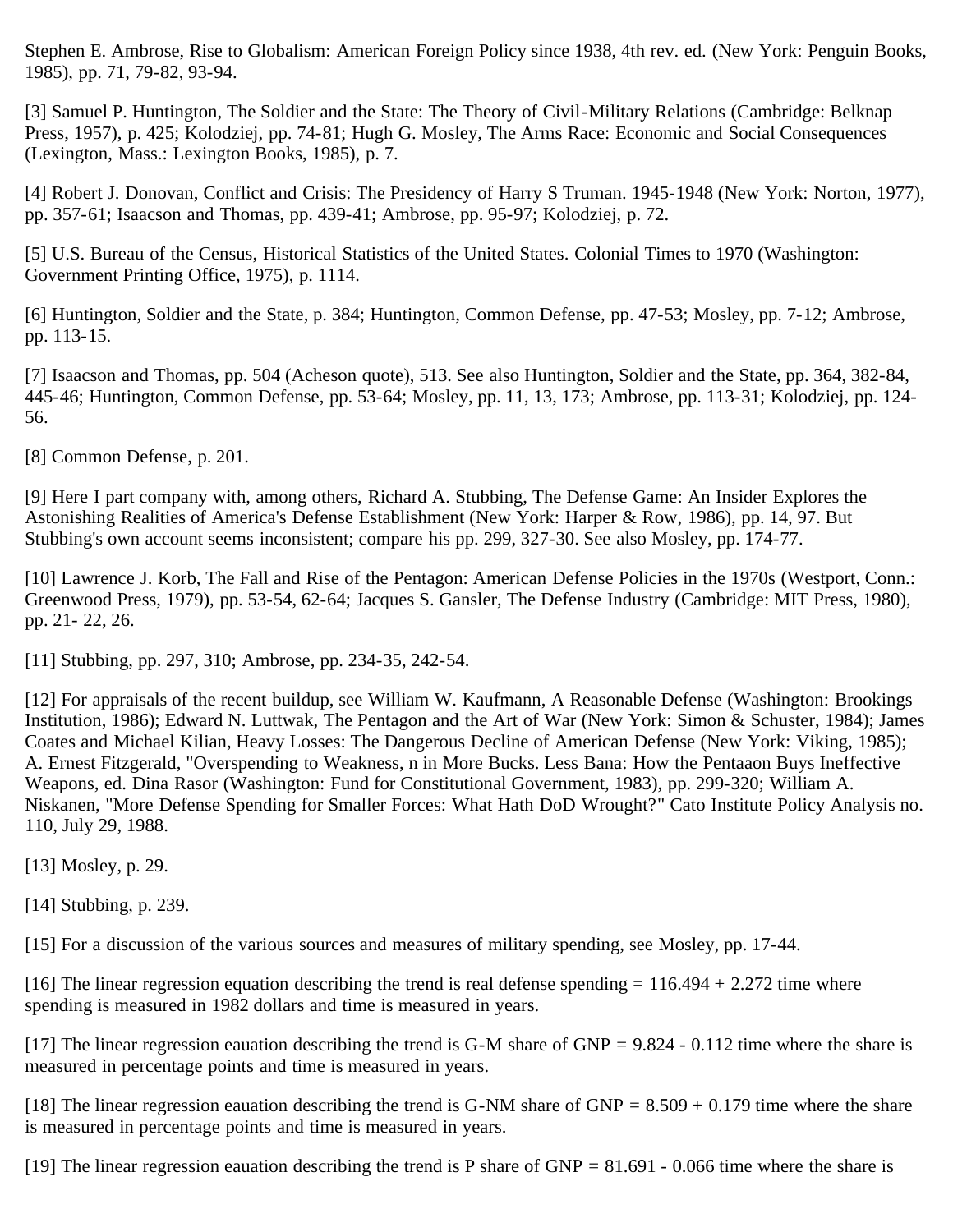measured in percentage points and time is measured in years.

[20] Because the three shares exhaust the entire GNP, their trend rates must add up to zero, which (except for rounding error) they do. The trend rate for the G-NM share (0.179) is equal in absolute value to the sum of the trend rate for the G-M share (-0.112) and the trend rate for the P share (-0.066).

[21] Of course, the more characteristic type of spending of the welfare state, governments' redistributive transfer payments, has increased enormously. But because these payments are not for immediate purchase of currently produced goods and services--that is, not components of GNP--they lie outside the scope of the present analysis.

[22] The linear regression equation, fitted to the annual changes, is change in P share = -0.177 - 0.997 change in G-M share where the annual changes are measured in percentage points.

[23] Earl C. Ravenal, Definina Defense: The 1985 Military Budget (Washington: Cato Institute, 1984), p. 6.

[24] Charles W. Ostrom, Jr., "A Reactive Linkage Model Of the U.S. Defense Expenditure Policymaking Process," American Political Science Review 72 (1978): 955; William K. Domke, Richard C. Eichenberg, and Catherine M. Kelleher, "The Illusion of Choice: Defense and Welfare in Advanced Industrial Democracies, 1948-1978," American Political Science Review 77 (1983): 30-31; Charles W. Ostrom, Jr., and Robin F. Marra, "U.S. Defense Spending and the Soviet Estimate," American Political Science Review 80 (1986): 824-39.

[25] Informative analyses of the Carter-Reagan buildup include Korb, pp. 151-64; Stubbing, pp. 12-30; Mosley, pp. 145-60; and Ostrom and Marra, pp. 819-42. See also the sources cited in note 12 above.

[26] Huntington, Common Defense, passim; Leonard P. Liggio, "American Foreign Policy and National-Security Management," in A New History of Leviathan: Essays on the Rise Of the American Corporate State, ed. Ronald Radosh and Murray N. Rothbard (New York: Dutton, 1972); Charles E. Neu, "The Rise of the National Security Bureaucracy, n in The New American State: Bureaucracies and Politics Since World War II, ed. Louis Galambos (Baltimore: Johns Hopkins Press, 1987), pp. 91-92, 100-101.

[27] All sides agree. For testimony from a variety of ideological perspectives, see Isaacson and Thomas, pp. 369, 725, and passim; Ambrose, pp. 221-22 and passim; Douglas H. Rosenberg, "Arms and the American Way: The Ideological Dimension of Military Growth," in Military Force and American Society, ed. Bruce M. Russett and Alfred Stepan (New York: Harper Torchbooks, 1973), pp. 170-92; Ralph Sanders, The Politics of Defense Analysis (New York: Dunellen, 1973), pp. 176-77, 186-87, 201-2; U.S. Senate, Staff of the Committee on Armed Services, Defense Organization: The Need for Change (Washington: Government Printing Office, 1985), p. 573; Sidney Lens, Permanent War: The Militarization of America (New York: Schocken Books, 1987), pp. 43-44; James M. Cypher, "Ideological Hegemony and Modern Militarism: The Origins and Limits of Military Keynesianism, n Economic Forum 13 (1982): 10-15; Peter Navarro, The Policy Game: How Special Interests and Ideologues Are Stealing America (New York: Wiley, 1984), pp. 259-62, 273-75; Caspar W. Weinberger, Annual Report of the Secretary of Defense to the Congress. Fiscal Year 1988 (Washington: Government Printing Office, 1987), pp. 15, 41-50.

[28] Huntington, Common Defense, p. 205.

[29] Prominent examples include C. Wright Mills, The Power Elite (New York: Oxford University Press, 1956); A. Ernest Fitzgerald, The High Priests of Waste (New York: Norton, 1972); Gordon M. Adams, The Politics of Defense Contracting: The Iron Triangle (New Brunswick: Transaction Books, 1982); and Lens. For a brief attempt to place into perspective the military- industrial-congressional complex and its most recent scandal, see Robert Higgs, "Military Scandal, Again, n Wall Street Journal, June 27, 1988, p. 12.

[30] Gordon M. Adams, "Disarming the Military Subgovernment," Harvard Journal on Legislation 14 (1977): 467. See also Mancur Olson as quoted in Mosley, p. 19.

[31] Huntington, Common Defense, pp. 202, 214-15; W. Lance Bennett, Public Opinion in American Politics (New York: Harcourt Brace Jovanovich, 1980), pp. 113-17, 216-19; Robert Higgs, Crisis and Leviathan: Critical Episodes in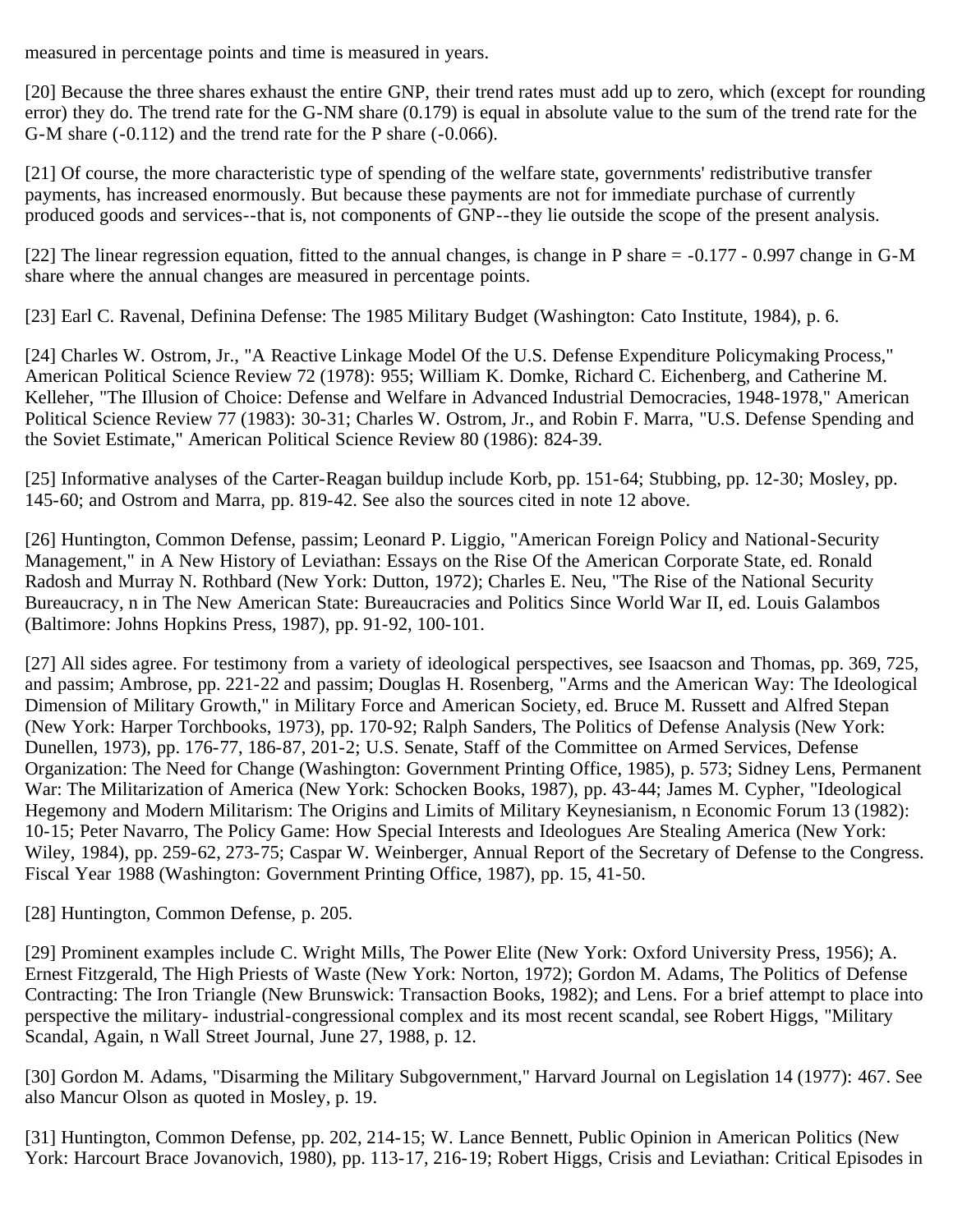the Growth of American Government (New York: Oxford University Press, 1987), pp. 17-18, 62-67, and passim.

[32] Ambrose, p. 87.

[33] Huntington described U.S. military policy between 1946 and 1960 as "a series of prophecies of disaster which never materialized" but qualified his statement by adding that such prophecies "when credited by the right people are self- nonfulfilling." Huntington, Common Defense, pp. 428-29.

[34] Kolodziej, p. 77; Isaacson and Thomas. p. 503.

[35] Ambrose, pp. 212-13; Lens, pp. 73-74, 123; Jonathan Kwitny, Endless Enemies: The Makina of an Unfriendly World (New York: Penguin Books, 1984), pp. 357-59.

[36] Weinberger, p. 17.

[37] On the gaps, compare Navarro, p. 240; Stubbing, pp. xiii, 14-25; Lens, pp. 170-71; Huntington, Common Defense, pp. 428-29 and passim; and Ambrose, p. 168.

[38] Ted Galen Carpenter, "Global Interventionism and a New Imperial Presidency, n Cato Institute Policy Analysis no. 71, May 16, 1986, p. 6. See also Huntington, Common Defense, pp. 184-88; Mills, pp. 293-94, 355; Lens, p. 38; Sanders, pp. 206-7; Adams, "Disarming," pp. 467-74, 486; Adams, Politics, pp. 95-96; Stubbing, pp. 56, 110; Neu, pp. 89-90, 98-100.

[39] Huntington, Common Defense, p. 183.

[40] Lens, p. 44.

[41] Kolodziej, pp. 442, 491, and, more generally, 488-505. See also James L. Payne, "Foreign Policy for an Impulsive People," in Beyond Containment: Alternative American Policies toward the Soviet Union, ed. Aaron Wildavsky (San Francisco: Institute for Contemporary Studies, 1983), pp. 212, 217, and passim.

[42] For criticism of such arguments, see Mills, p. 294, and Liggio, p. 253.

[43] Huntington, Soldier and the State, pp. 382-84; Liggio, pp. 240-59; Isaacson and Thomas, passim; Lens, passim; Navarro, pp. 254-55; Stubbing, pp. 5-6, 13-28, 70; Kwitny, passim.

[44] Lens, p. 119; see also pp. 122, 130, 168, 172.

[45] Bennett, p. 311. See also "Lies: The Government and the Press," in Kwitny, pp. 355-78.

[46] Stubbing, p. 5. See also Mills, pp. 220, 222.

[47] Michael D. Hobkirk, The Politics of Defence Budgeting (Washington: National Defense University Press, 1983), p. 60; David R. Segal, "Communication about the Military: People and Media in the Flow of Information, n Communication Research 2 (1975); Neu, pp. 92, 98, 108.

[48] Mills, p. 355. See also Huntington, Soldier and the State, pp. 382-84; Huntington, Common Defense, pp. 113-14, 303, 305.

[49] For arguments that strongly suggest, if they do not explicitly allege, that such hegemony has been exercised, see Lens; Adams, "Disarming; and Cypher.

[50] John E. Mueller, War. Presidents and Public Opinion (New York: Wiley, 1973), pp. 60-61.

[51] Robert B. Smith, "Disaffection, Delegitimation, and Consequences: Aggregate Trends for World War II, Korea, and Vietnam," in Public opinion and the Military Establishment, ed. Charles C. Moskos, Jr. (Beverly Hills: Sage,